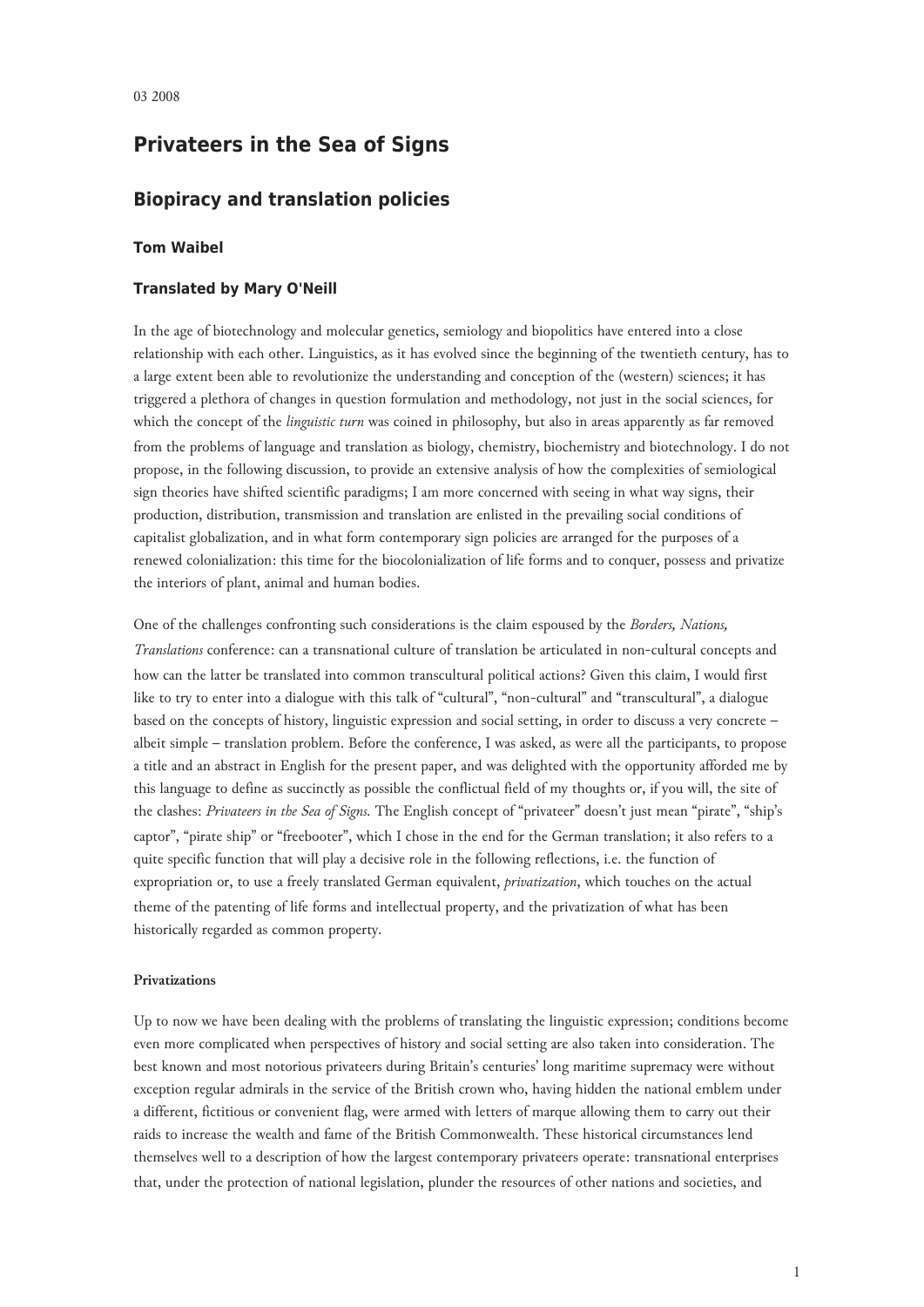skim off the symbolic added value of their privatizations as well as the economic profit. Where the British privateers of history were located geographically too is rich in associations for a consideration of biocolonialization. One of the important theatres of war on the high seas was the Gulf of Mexico, and the Caribbean in particular. The British Empire had not succeeded in conquering any noteworthy colonies in the southern regions of the Americas and the colonists in the north showed no great enthusiasm for sending back part of the revenue gained from plundering, exploiting and murdering indigenous peoples to the mother country. Over many centuries, by contrast, Catholic Spain obtained a regular supply of precious metals, dug out of the American mines by indigenous peoples who were enslaved, forcibly recruited and worked to death. To exploit these natural resources, letters of marque were issued to the British admirals, exemptions from the Empire's maritime law were promised and a network of fairly inaccessible harbours was established along the Caribbean coasts of modern Belize, from where the privateers, protected by the shallows and the coral reefs, boarded the mostly Spanish merchant ships. Belize is still a British possession, the free trade deregulated today by the World Trade Organization knows many exemptions for the privatizing enterprises of the so-called developed industrial nations and the battle for the monopoly on the exploitation of resources is waged just as it always has been on the backs of the "wretched of the earth".

#### **Expropriations**

This then is broadly the historico-social overview of the privateers. Translating references such as these is not possible in German-speaking countries; here we are faced with an entirely different situation, in which the best known and most notorious privateers were recruited from a completely different social setting. To shed a little more light on the situation, I want to discuss one of the most famous and most notorious of these privateers. This is a man (perhaps even a woman, as some circumstantial evidence from feminist historical research suggests), whose first name is not even recorded (in contrast to the English earls, lords and dukes who covered themselves in national glory as privateer captains), but to whom the slightest reference invoked terror among the Hanseatic trading companies, the Dutch East India Company and the Danish fleet – Störtebekker. Had we not known from official documents about his capture and execution by the lords of the Hanseatic city of Hamburg, we might have assumed that we were dealing with the possibly empty kernel of extravagant legendizing – so many fantastic stories circulated and still circulate about this legendary privateer that they can hardly all be linked to a single individual, even if that individual were a woman in a man's clothing. The general thrust of this virtually unravellable tangle of sailors' yarn may conceivably be set against the stories about the British *privateers*; it tells of an unpredictably cunning captain, indiscriminately hostile to all trading powers and so dangerous, therefore, that the three trading powers mentioned earlier were forced to put their early capitalist disputes on ice for a brief period so they could join forces to hunt him down. The freebooter was stylized in the legendizing process as a counter-image of the privateer*:* a lawless individual who returns the privatized booty of colonial trade to a kind of common property.

The astonishing forms these common properties were able to assume are relayed to us in the tale of his death. Störtebekker and his crew were finally captured by the Hanseatic powers and all were sentenced to death. Even in the face of death, the freebooter is supposed to have succeeded in playing a macabre trick on the Hanseatic rulers: under a very specific condition, the shameful penalty of death by hanging was transformed into what was considered a more honourable death by means of heads. According to the legend, an already decapitated Störtebekker walked past his crew standing in line, winning freedom for each of the men he passed, headless. That the Hanseatic rulers agreed to such a proposal, as tradition would have us believe, suggests at least that an enterprising Protestantism was quite capable of striking a business deal with death itself. But that's not the end of the story: the freebooter – still minus his head – passed a considerable number of fellow captives, saving their lives, until finally Smutje used his wooden leg to block Störtebekker's path. Smutje did not want to embark on that last great journey without his captain.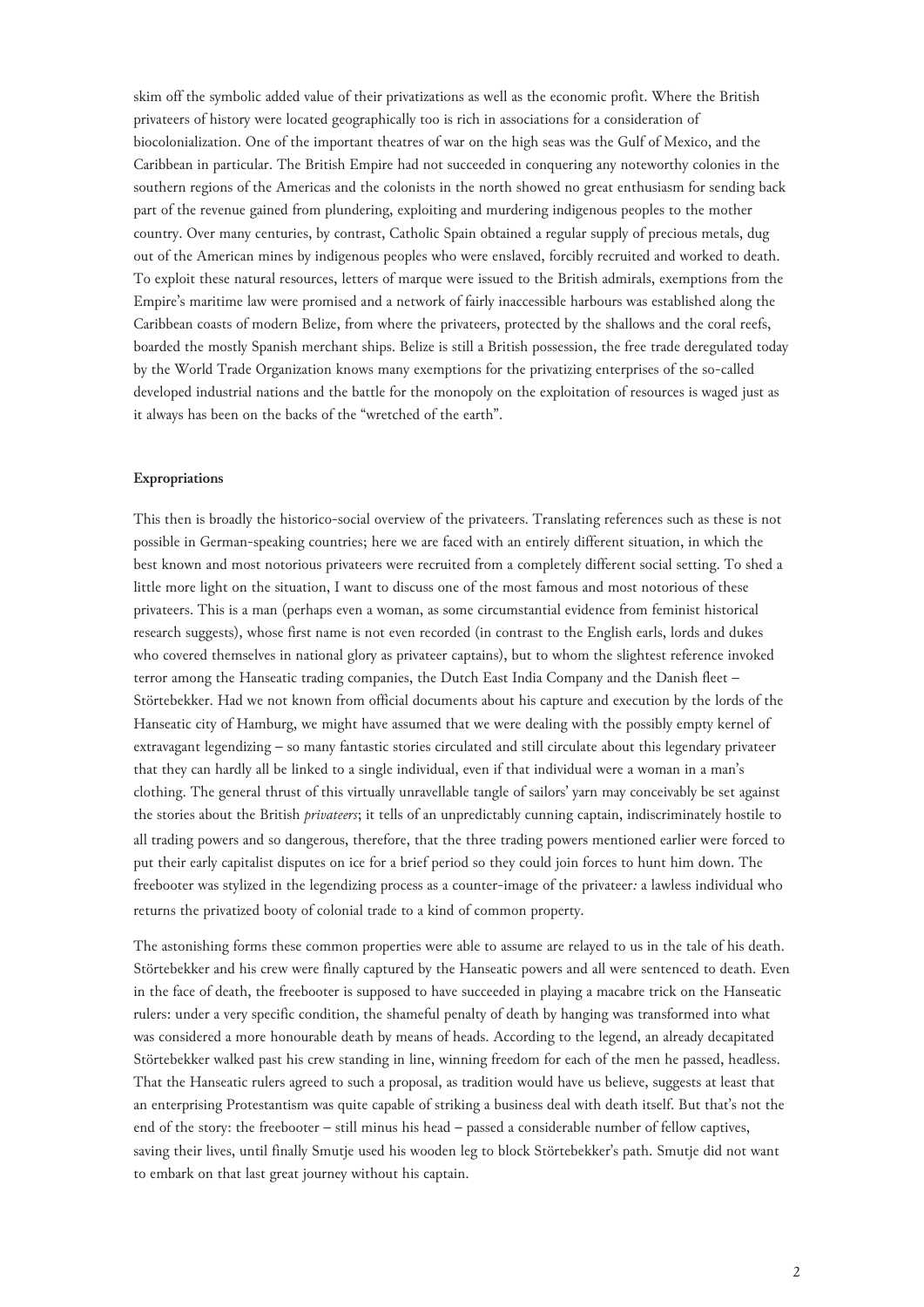At any rate, the impossibility of translation has appeared in the antagonistic relationship of privateers and freebooters and there is also evidence of this impossibility, despite the close relationship of the languages to be translated. Are we also to conclude that Störtebekker's transnational culture of translation – he had fought against the East India Company, the Hanseatic League and the Danish fleet and translated their profits into an upsurge of independence, freedom and self-determination – could be further translated into a common transcultural political action? His undoubtedly political (though headless) action could be transcultural, at least given his shameless dealings with death. But the enterprise becomes a common action only when Smutje steps in, quite literally; his heroism hardly gave those lined up after him much cause to rejoice. Presumably, the story only goes to show how quickly any talk of "culture" and "cultural" pushes us into a rearguard action with death.

#### **Translations**

<span id="page-2-0"></span>In view of the acute problems of biocolonialization, spinning yarns may suggest a lack of seriousness. But a review of the discourse that the promoters of genetic engineering and patent laws on trade-related intellectual property create around their enterprises can produce a strikingly similar impression: many a yarn is being spun there too. In my attempt to proceed in a reasonably systematic manner, I will first of all examine the close relationship of sign theory, the problems of translation and molecular genetics. It is a rather risky experiment: I am neither a biologist nor a chemist and it remains to be established with complete certainty whether or not the depths of the sea of signs holding the experiment in store have already been totally plumbed or satisfactorily mapped. This sea, to pursue the image, is rough and whips up enormous waves; one should proceed cautiously, therefore, so as not to founder in the first shallows. I would like to make it clear that the following discussion is not about describing what happens in the interior of a cell at the point where life begins; it deals, rather, with what happens in the description of these processes within the discourse of molecular genetics. Since there is no otherworldly viewpoint available for this adventure, I suggest using the outline of a philosophy of signs by Valentin Vološinov as a navigation manual so as not to lose our bearings in the sea of signs[.\[1\]](#page-8-0)

<span id="page-2-1"></span>Let us now put to sea and repeat with Vološinov that every external sign, whatever it might be, is washed on all sides by other signs. "In this sea of signs", he says, "it is born and lives on, for the life of the external sign runs in the constantly self-renewing process of how it is understood, experienced and appropriated", which for him is synonymous with "its endlessly new integration into the inner context." [\[2\]](#page-8-1) For molecular genetics, this sea of signs is composed of bases and base pairs, which are washed on all sides by acids, or more specifically, nucleic acids. In the microscopy of this apparent chaos, three molecular forms are first identified, which are all composed of the same sign material: very long twisted molecular chains in the shape of a double helix, DNA; shorter, single, untwisted chains, RNA; and complex structures involving both types of chain, proteins. The elements that make up these chains can be counted and are described in genetics as follows: 4 bases, 2 of which can always be combined, and which can all be linked to nucleic acids, numbering around 30, according to current assessments. A manageable quantity of sign elements, which should not however be confused with the chemical elements of which they themselves are composed, producing and updating the world's prose here. What is more interesting here than the structure of these (highly complex) signs is their dynamics since, according to Vološinov, interaction is the actual reality of the signs. "Life", he says, "only begins at the point where one expression intersects with another expression."[\[3\]](#page-8-2) As molecular genetics conceives it, the molecular chains described above take the place of the expression, especially the longest of these chains, DNA; as a double helix, this is capable of splitting and intersecting with other expressions as a result.

<span id="page-2-2"></span>It is crucial to point out that we are not arbitrarily applying the language of linguists in the form of metaphors to biochemical processes. Were it purely and simply about metaphors, we should emphasize that these are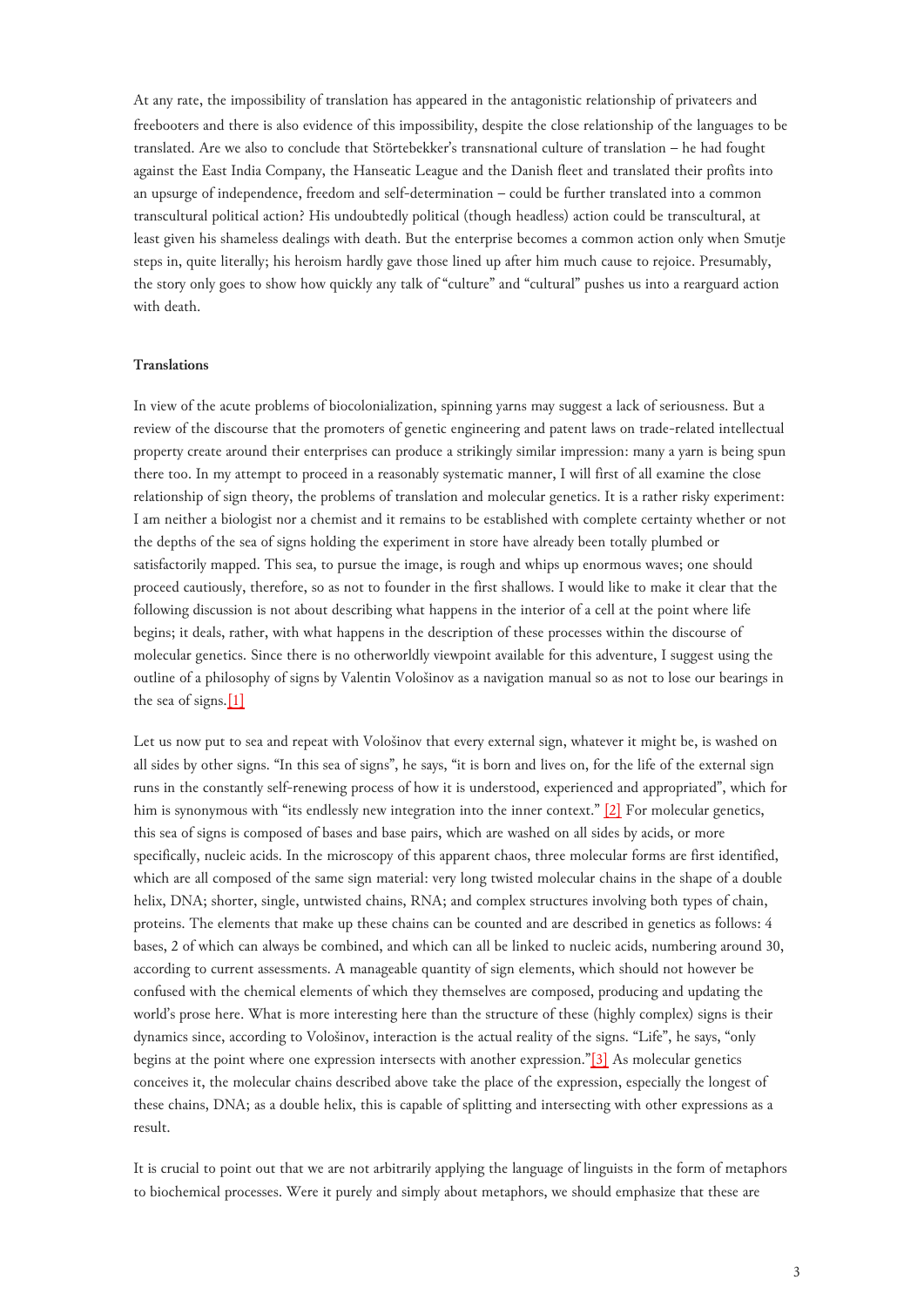formed from the very concepts that molecular biology itself uses to describe these phenomena. We shouldn't forget that the descriptions of these mechanisms are by no means metaphysical finger exercises; rather, they serve to support very real biotechnological interventions into the cell structure of living organisms, and so should at least be acknowledged as sign models. In molecular genetics, one refers literally to DNA "expressions" and, in the processes described below, "transcription" and "translation" are terms used in molecular biological discourse. So, conceptually speaking, we are also surrounded by the problems relating to questions of translation, translatability, their boundaries and the crossing of those boundaries. In the process of transcription, the information from a strand of double-helical DNA is transferred to the RNA, which is then called "messenger RNA" after successful transfer. In the process of translation that now begins, the two helical strands of DNA come apart in order to be translated into the messenger RNA. It is no coincidence that molecular genetics uses the term "transcription", not "copy" or "reflection": the new version of DNA is not an identical reproduction, but always a transcription of the other expression. Nor is translation an identitarian process: it does not operate linearly – on the contrary, it occurs simultaneously at the most varied points; nor does it operate without difference. The expression to be newly formed is a translation of the expression to which it is related and, as such, it is not faithful to the original. And so it is not totally unjustifiable to have Vološinov comment, somewhat anachronistically, on this process: "There is simply no such thing as an expression without valuation. Each expression is primarily an evaluative orientation."[\[4\] F](#page-8-3)rom this perspective on transcription and translation, both processes may also be described as repetition, in that repetition may be understood as a movement of difference, and understanding itself as a reply to a sign with a sign.

#### **Translation problems**

<span id="page-3-0"></span>Genetic engineering uses both of these molecular processes to introduce other, foreign sequences that, in almost all cases, have been produced from other DNA molecules. This possibility of inputting new sequences into the molecular chains underlines the marvellously appropriate description of transcription and translation as repetition in the sense of a movement of difference. On the other hand, were it a matter of identical reflection processes, it would not be possible to incorporate such genetically engineered differences into the molecular chains. Indeed, we see here the beginnings of some serious problems in the sign theory of molecular genetics. Firstly, the new sequences cannot be integrated directly into the DNA strands; the transfer occurs instead with the aid of what are known as vectors, usually a mosaic of discovered genetic parasites and viruses of varying origins. Vandana Shiva, one of the toughest and most active critics of the technologically patriarchal omnipotence fantasies that have found refuge in biotechnology, observes: "In recent years, there has been a very worrying build-up of evidence that these vectors are the main source of genetic pollution, with drastic consequences for the environment and for health in general. It has been established that horizontal gene transfer and recombination conveyed by vectors are involved in the origin of new, pathogenic bacterial strains that have spread worldwide." [\[5\]](#page-8-4) Molecular geneticists infatuated with technology might well object that a gradual process to replace these highly explosive vectors with other, less pathogenic ones, could succeed; the sign-theoretical problems of molecular biology, however, are not only technological in nature. Although people constantly talk about genes being integrated into the gene pool in the discourse of genetic engineering, it is theoretically very unclear what exactly these genes are. To reduce the risk of distorting the facts through my own potentially tendentious explanation, a molecular biologist should intervene at this point. Jochen Graw writes in his 2006 textbook on genetics: "Certainly there is still no accurate answer today to the question: 'What is a gene?' While for Mendel it was first a 'unit' that dealt with information for specific characteristics, in the heyday of biochemically-oriented genetics (around the 1960s and 70s), it was crystallized in the useful formula 'one gene – one enzyme'. Because of more accurate knowledge gained from molecular genetics, we know today that the mRNA of many genes is modified in many different ways after transcription, and is not coded for one protein or enzyme alone as a result. Various regulatory elements above and below the encoding regions are heavily responsible for the proper spatiotemporal expression of a gene."[\[6\]](#page-8-5) For semiology at the beginning of the twentieth century, this contextual dependence of the signifier *(Zeichenausdruck)* was certainly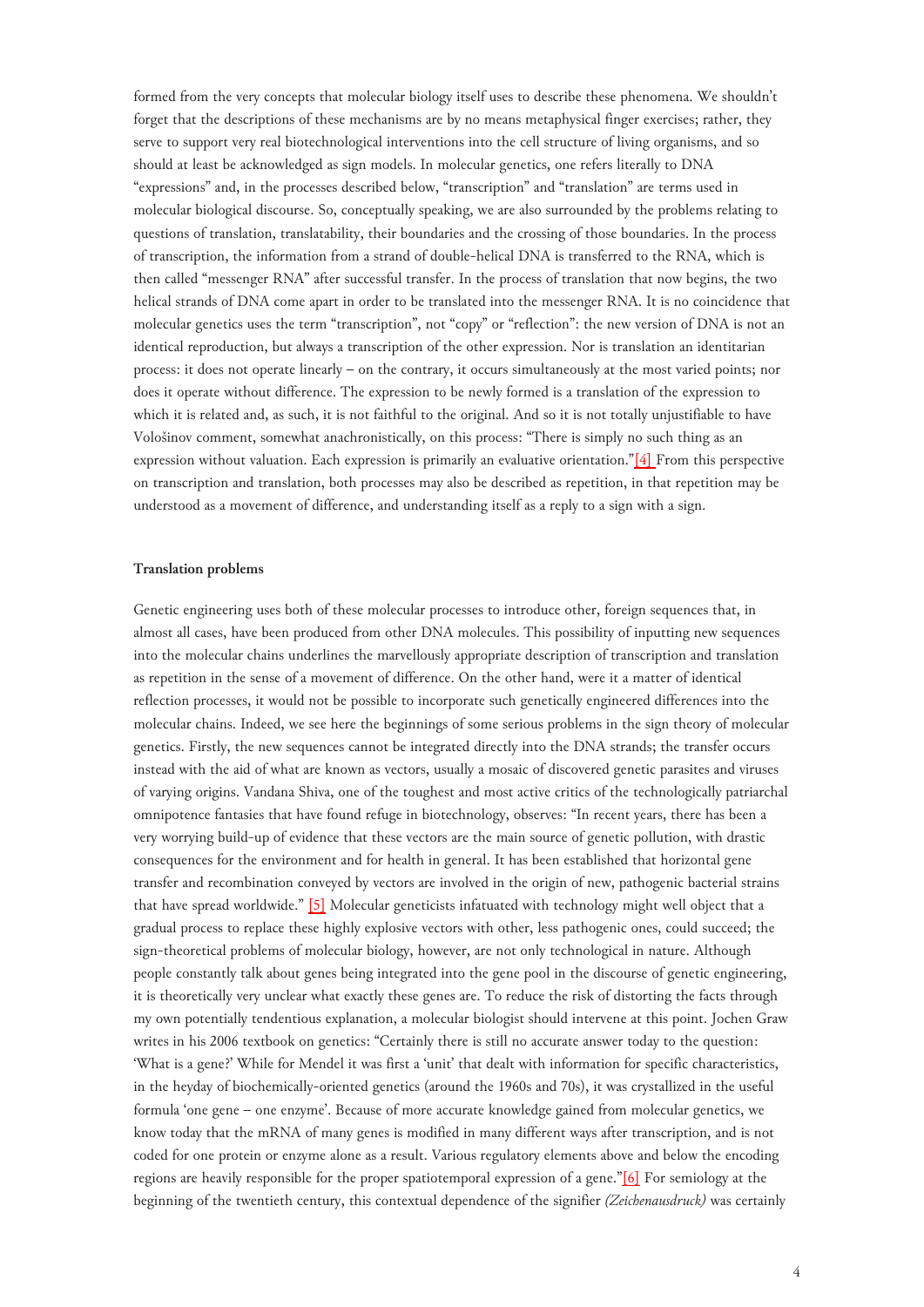a well-known problem. Vološinov for instance wrote in 1930: "Contexts do not simply stand alongside each another as if unaware of each other's presence, but are always in a state of tense interaction." [\[7\] B](#page-8-6)ut such interactions of sign with sign according to the will and imagination of molecular biology should occur as rarely as possible, and they should be restricted as tightly as possible. Thus, for example, Francis Crick, one of the "discoverers" of the double-helix structure of DNA explains the central dogma of his science in 1988 in his *Lessons from Biology*: "Once 'information' has got into the proteins, it cannot come out again".[\[8\] A](#page-8-7) pragmatically methodological restriction, though, that misses the sign character of these molecular constituents, neutralized as 'information'. Crick's dogma of molecular biology finds a counterpart in the biological determinism that represents the gene as a 'supermolecule' though at the same time, it is unable to state the locatable areas to which these genes could actually be restricted.

### **Genetic crafting**

<span id="page-4-0"></span>Nevertheless, it is still astonishing in this context that genetic engineering is capable at all of achieving intended results, but this circumstance too finds a solution, as pragmatic as it is pathetic in sign-theoretical terms, in the way genetic engineers express themselves. The engineering science of genetic crafting regards around 95% of the entire DNA strand quite simply as "genetic refuse", which in fact only means that its function is as yet unknown. Information like this is so horrifying that it beggars belief. Instead of an appeal for trust, Ron James, director of the US company Pharmaceutical Proteins Ltd, should have his say: by introducing human genes, he succeeded in changing a sheep's udder so that it produces the protein alpha-1 antitrypsin for the pharmaceutical industry. Speaking about the relationship of the maker of the genetically modified sheep, Tracy, with the enormous, unknown sea of signs of its genome, James says: "We left some of these accidental DNA fragments in the genes just as God produced them and so achieved a high level of productivity." [\[9\]](#page-8-8) I'm tempted to place Vološinov's succinct comment, "The organism and the world meet each other here in the sign", [\[10\]](#page-8-9) alongside this. A brief look at the process whereby Tracy was produced should further emphasize the succinctness of the comment. Of the 550 sheep eggs into which the hybrid DNA was injected, as many as 499 survived, but after the eggs were implanted in the foster mothers, only 112 lambs were born. The human gene was also incorporated into only five of these lambs. Of these, only three produced milk containing alpha-1 antitrypsin, two of them in the low concentration of 3 grams per litre. Tracy was the only one of the 112 biotechnologically generated sheep that, with an output of 30 grams of alpha-1 antitrypsin for every litre of milk, lays the genetically engineered golden eggs, as it were.[\[11\]](#page-8-10) What are we to think of such a science and what trust has it earned when it publishes studies on the environmental compatibility and biological safety of its machinations? Yet the issue here is not about destroying trust, using sign-theoretical considerations, in an up-and-coming scientific field that is considered paradigmatic for the current state of scientific research and has been presented with the most Nobel prizes for biological research since 1953, the year DNA structure was "discovered". [\[12\]](#page-8-11)

<span id="page-4-1"></span>The question here is much more about which translation policies are applied in the commercial use of the genetically engineered modification of living organisms in the area of the social so as to point conclusively to some basic strategies against the privatization of common property in the form of life itself. To do this, I will refer mainly to the many kinds of publications, articles and interviews where Vandana Shiva has taken a stand against the arrogance and ignorance of the indiscriminate exploitation, driven by the maximization of profits, of all our global resources, be they animals, plants or human beings. The importance of the clear-sighted, decisive observations of this Indian physicist and environmental activist cannot be emphasized enough; they are welcome buoys in the rough and stormy sign seas of the genetic-engineering ideologues.[\[13\]](#page-8-12)

## **Analogies**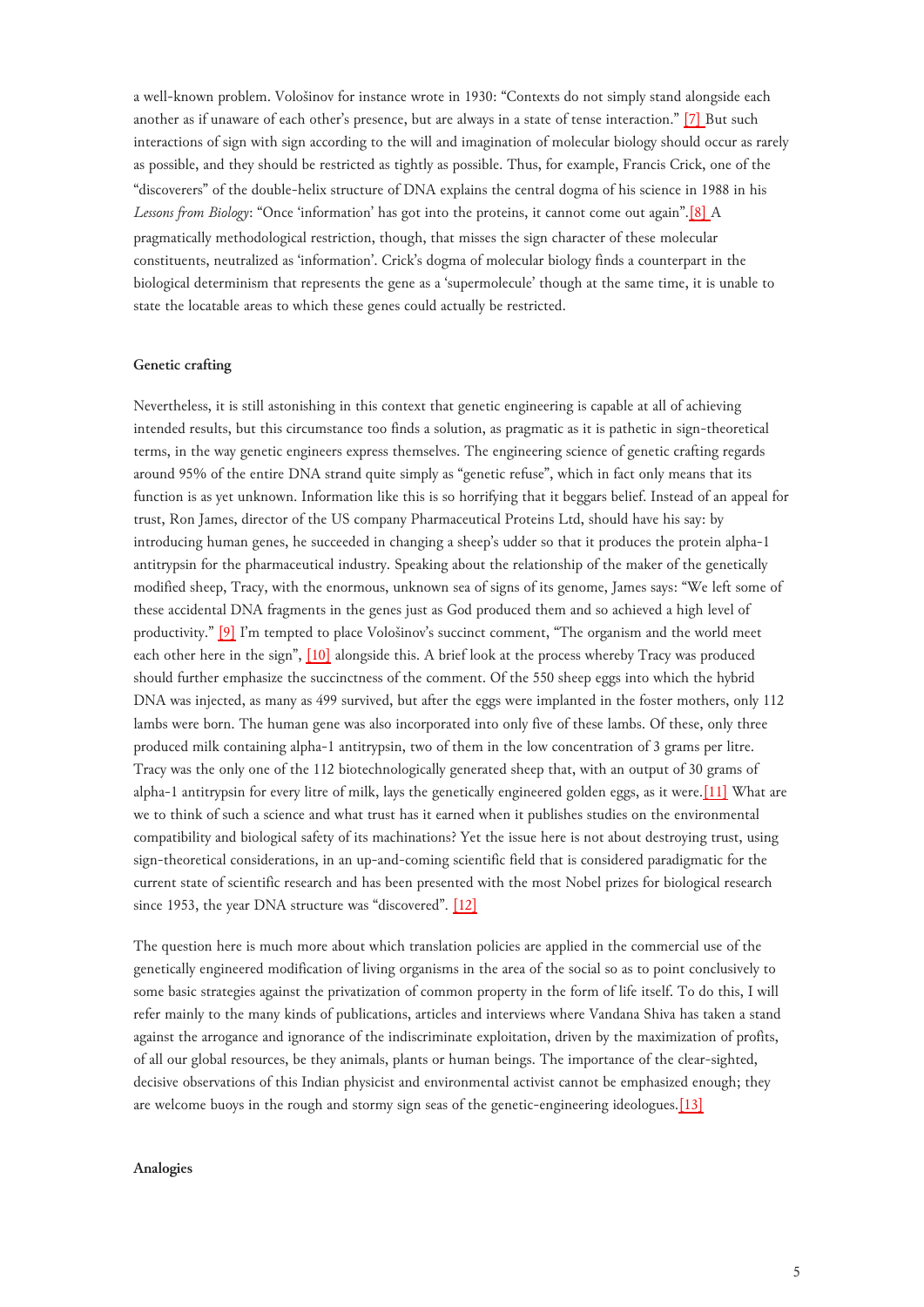Let us return now to the sixteenth-century Caribbean privateers. The New World, whose pillaged treasures they again plundered, was divided up between the royal houses of Spain and Portugal, as decreed in a papal bull from Alexander VI. These charters and patents transformed acts of piracy into divine will. The peoples, nations and territories gifted by the pope were not actually his to bestow; indeed they hadn't even been "discovered", for the most part. But that didn't stop him from privatizing the great unknown in God's name. Five hundred years after Columbus, we are now living through a secular rerun of a very similar process of colonization, the outcome of patents and intellectual property rights (IPR). The papal bull was replaced by the General Agreement on Tariffs and Trade (GATT), now the WTO. In place of the free availability of conquerable territories came the free availability of conquerable life forms, which are being manipulated by new biotechnological procedures. The command to convert "savages" to Christianity was replaced by the duty to integrate local and national economies into the global market, including the incorporation of non-western knowledge systems into the reductionism of increasingly commercialized western science and technology.

<span id="page-5-0"></span>The creation of property through robbery appears as a variation (or translation) of a principle applied over 500 years. The problem was essentially the same, as John Locke's treatise on private property shows.[\[14\]](#page-8-13) Locke legitimizes the process of value creation by means of robbery and theft during the period of the European Enlightenment, by unambiguously interpreting the freedom of foundational capitalism as a licence to steal. Accordingly, property is created by taking resources from nature and mixing them with labour; Locke's "labour", however, is "intellectual" rather than physical and manifests itself in the control of capital. Only those in possession of capital are entitled to call natural resources their property; they do so by virtue of a "natural" right, which of course annuls the established rights of others with prior claims. A similar kind of logic is at work nowadays, when biodiversity is purloined from its original owners and discoverers, as its seeds, medicinal herbs and medical knowledge are defined as nature so that it becomes a non-knowledge, and any "improvements" to it are decided on by the tools of genetic engineering. In this particular conquest of historical practices, biodiversity is defined as nature and the cultural and intellectual contributions of non-western knowledge systems are systematically negated.

#### **Creativities**

The problems of patent rights on intellectual property revolve around the tricky question of what exactly creativity is. In theory, patents are ownership rights to intellectual creations; at the same time, they circumscribe the free spaces of intellectual creativity by turning a generally accessible knowledge into private property. Innovation in the public sector is a premise for the innovations that are privatized through patents; the patents thus become powerful mechanisms for usurping the results of social creativity. The preamble to the TRIP (Trade-Related Aspects of Intellectual Properties) Agreement states that intellectual property rights are recognized exclusively as private rights, and even then only when knowledge and innovation are designed to generate profit. An innovation must be suitable for industrial application for it to be granted patents. This immediately excludes sectors that are productive or that exercise any inventive activity outside of an industrial organizational structure.

One key point about patents is the fallacy that people are only creative when they make a profit and can guarantee this profit by means of patent protection. This belies the creativity of both traditional societies and modern, scientific communities where the free exchange of ideas is the actual precondition for creativity, rather than its opposite. Patents are therefore the accurate translation of a fundamental anthropological supposition on the part of capital, according to which the ERP (Enterprise Resource Planning) economy is the form of exchange best suited to people, the assumption being that people are exclusively self-interested individuals.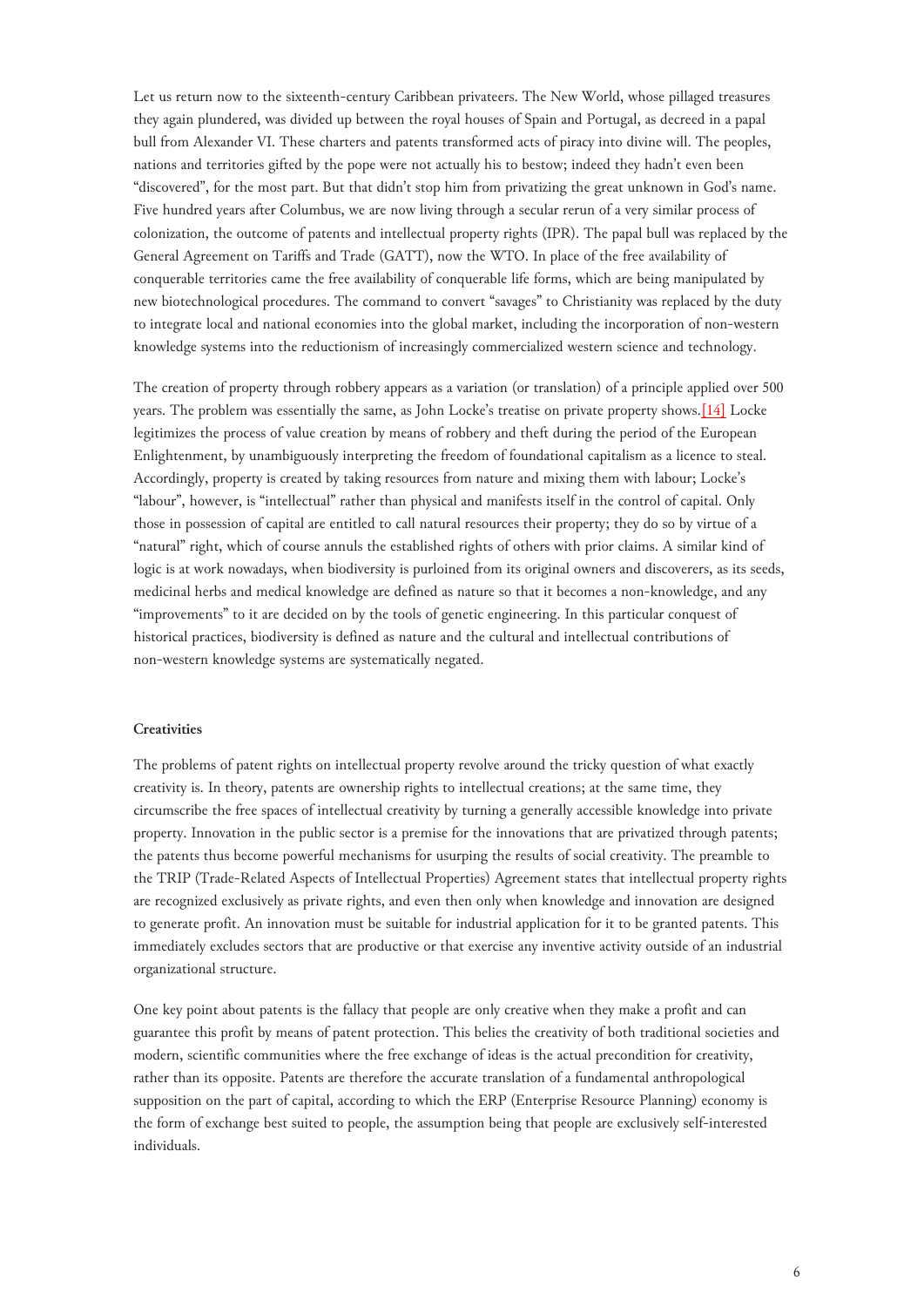## **Patenting**

<span id="page-6-0"></span>But these patent rights are of interest to whom, exactly? Above all, to the chemical industries: the pharmaceutical and agrochemical industry considers that patents are absolutely necessary for the majority of inventions. What does such a patent look like when examined in detail? Let's look at the first instance of when a living organism was patented: in 1971, the company General Electrics and one of its employees, Anand Mohan Chakrabarty, applied for a US patent on a genetically engineered pseudomonas bacterium. Chakrabarty took the plasmids from three different bacteria types and transplanted them into a fourth. He himself described his methods as follows: "I simply mixed genes, changing bacteria that were already there." Nevertheless, he obtained his patent on the grounds that the microbe was not a product of nature, but rather Chakrabarty's discovery and therefore patentable. Andrew Kimbrell commented on the case in *The Human Body Shop*: "the decision of the Supreme Court of Justice on Chakrabarty [was] extended to cover the entire range of what exists as living matter. The patenting of microbes has inevitably led to the patenting of plants and later of animals."[\[15\]](#page-8-14)

One might object that the idea of possessing life is nothing new. People own their pets and farmers own their livestock. But IPR generates a completely new quality of ownership. It is not alone implanted genes or a generation of animals that are claimed as intellectual property, but the reproduction of the whole organism, including future generations, for as long as the patent remains valid. To cap it all, the US patenting authority has in the meantime gone over to granting patents on specific features of organisms. The biotechnology company, Sungene, was granted a patent that applied to a type of sunflower with a very high oleic acid content. The successful patent claim pertained to this feature (i.e. the high oleic acid content), and not just to the gene that produced the feature. Sungene immediately informed sunflower growers that the development of any species whatsoever with a high oleic acid content will be regarded as an infringement of their patent rights. Expressed in semiotic terms, it is behaving in this case exactly as if someone could claim ownership not of a particular species of sunflower, but rather of the concept of "sunflower" as a whole, as long as oil content is one of its meanings.

## **Resistances**

When property rights for new life forms are declared, it is on the basis of patent law, which considers that these forms are new and not found in nature. But when the "owners" are confronted with the consequences of releasing genetically modified organisms, then suddenly these life forms are no longer declared to be new. Mysteriously, they are once more natural and thus safe. For Monsanto and Ciba Geigy (now Syngenta), genetically modified, herbicide-resistant plant species make sense since they allow them to sell more herbicides (Roundup or Basta). It is cheaper for them to adapt the plants to the chemicals rather than the other way round, and the logical outcome is the development of plants that are resistant to the company's proprietary herbicides. Their release, however, can result in a transfer of resistance to herbicides to any related weed species in the wild and to the development of herbicide-resistant, and thus uncontrollable, "superweeds". In the tropics, especially, where species of weeds and crops have been subject to genetic exchange and have mixed freely for centuries to produce new types, both of these plant groups exist in close relationship to one another and the danger of gene transfer to related plants in the wild is considerably greater in regions of higher biodiversity. The granting of IPR on ecologically devastating plant species exemplifies a particular intent of capitalist translation: a system of total privatization of profits, with a total socialization of the costs.

Yet even before any genetically engineered manipulation, organisms can become the subject of patents. This becomes particularly clear in the interlinking of seed-hybrid-product. A seed is a means of production and, simultaneously, a product; as a result, seeds are a very particular type of capital with a specific biological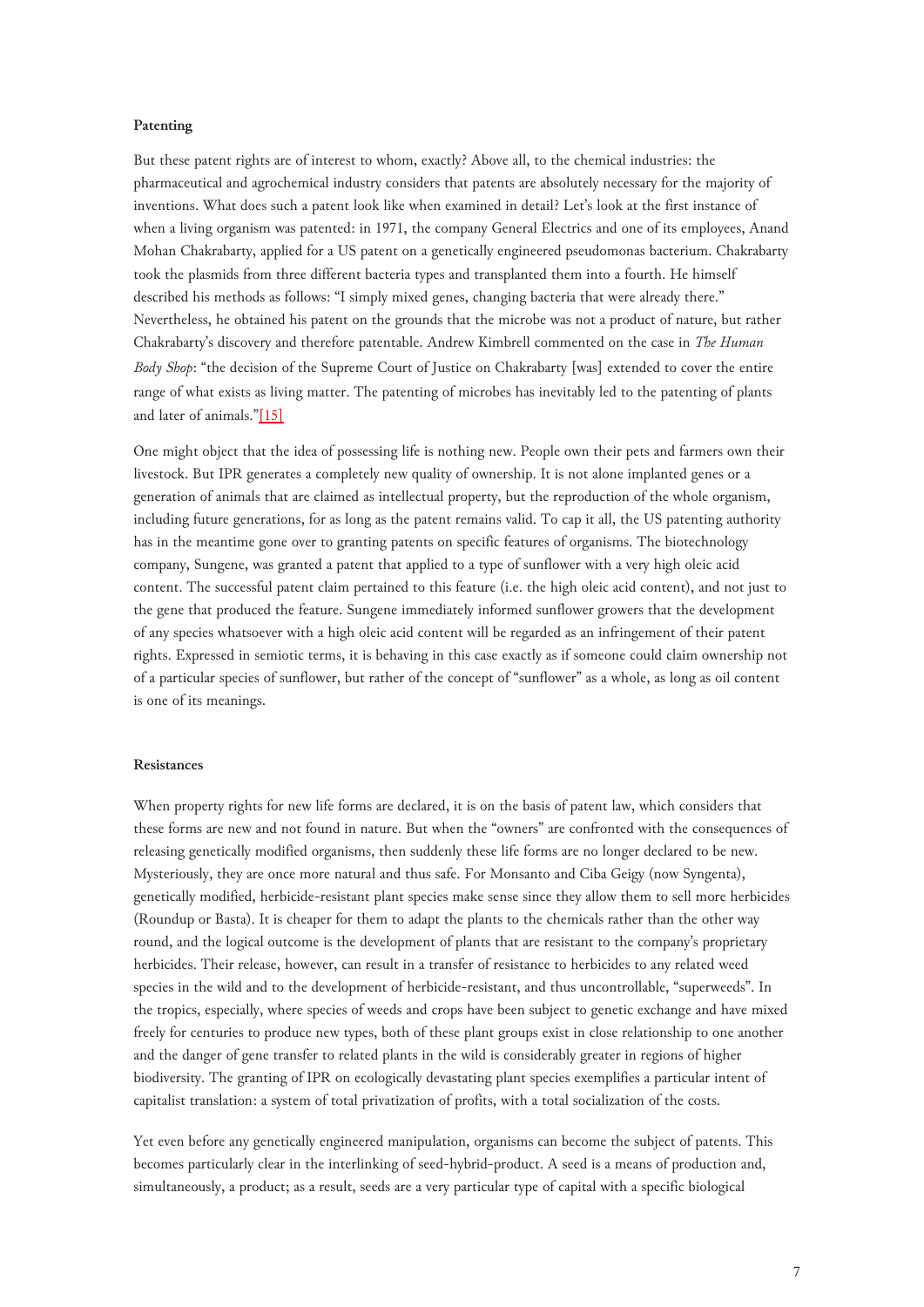obstacle: they automatically reproduce and multiply in the appropriate conditions. Modern plant breeding and its prevalent expression in development aid in what is termed the 'Green Revolution' was primarily an attempt to eliminate this biological obstacle. This took place in processes such as hybridization whereby the seed is prevented from reproducing itself. This then gives capital a highly effective opportunity to get round the natural difficulties that arise during the transformation of seed into product. Hybrid types do not generate any fertile seeds and the farmers have to buy new seeds every year. The hybridization of the seed was an invasion of the seed itself and the new biotechnologies are merely a more modern tool to facilitate the transformation into a simple raw material of something that is both a means of production and, at the same time, a product.

## **Oppositions**

In actual fact, the genetic modification achieved by farmers over thousands of years is far greater than the result of the systematic scientific efforts of the last one to two hundred years. In these traditional plant-breeding systems, seeds were and are treated as gifts and freely exchanged. So it can be established that biodiversity has always been a local community resource. Through patenting, biodiversity (in no way a simple natural product) is turned into private property, to which the public is denied any access. This allows one to conclude that patents are less concerned with innovation than with territorial claims so that they can function as instruments of territorial takeover. Whereas indigenous communities identified the useful features of plants, the communities themselves – along with their ways of life and their knowledge systems – are becoming dispensable.

Already since 1993, Indian farmers have declared a regime of common ownership against the impending biocolonialization of life. They declared their knowledge to be protected by *Samuhik Gyan Sanad* (collective intellectual rights). Therefore, whoever uses local knowledge or local resources without the local communities' permission is guilty of intellectual piracy and must answer to the local authorities. This form of resistance signalled the development of what are known as '*sui-generis-*systems', which establish collective intellectual rights. The practices of cybertechnological networks that exchange their data via copyleft systems or are subject to so-called 'GNU' licences, may also be regarded as *sui-generis-*systems.

For the Indian farmers, the right to produce, exchange, modify and sell seeds is also an expression of *Swaraj* or self-determination. *Satyagraha*, a movement that refers to the forms of non-violent resistance promoted by Gandhi as the "struggle for truth", has meanwhile strengthened to become a significant mass movement. The Zapatista uprising in Mexico, resolutely opposed at the very outset to the North American FreeTrade Agreement between Canada, the USA and Mexico and declaring that "the Free Trade Agreement is the death sentence for indigenous peoples", contributed to the organization of seed-exchange banks and to the fight against bioprospecting and biopiracy, at a regional and more recently a national level.

At the risk of sounding pathetic, I would like to conclude by calling for a resistance to trade-related intellectual property rights, to patents on life forms and to promote the use and development of free exchange systems of every kind. General forms of *potlatch*, giving and voluntary exchange are appropriate to diversify creativity and knowledge systems. We are directly dependent on this variety – let us continue to multiply it through translation.